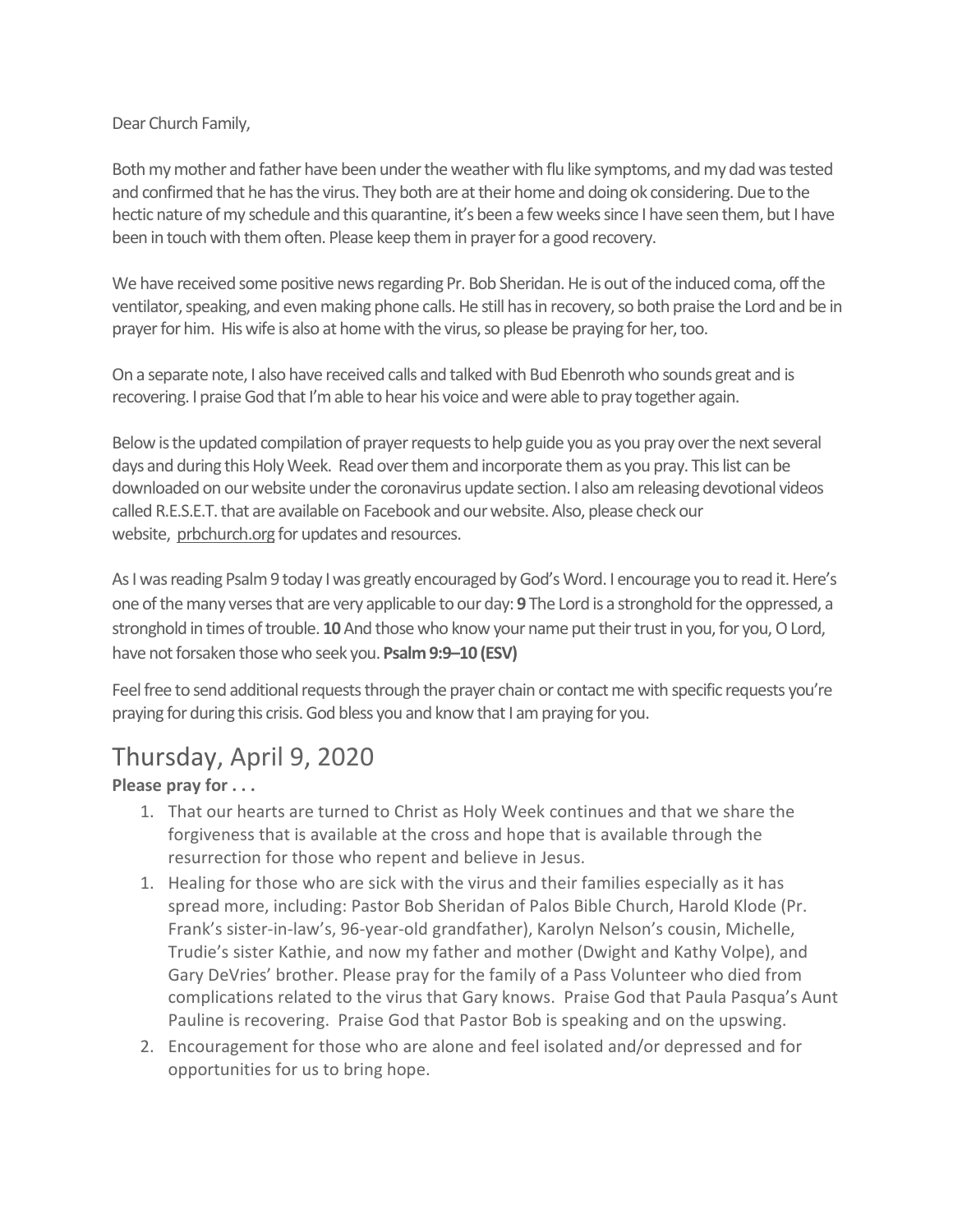- 3. Healing for those who are sick in our congregation with various illnesses and protection for those who are battling cancer and other conditions and have compromised immune systems.
- 4. Strength for those who are living in fear and anxiousness.
- 5. For the slowing of the spread of this virus, and that may would turn to Christ during this crisis.

# Friday, April 10, 2020

#### **Please pray for . . .**

- 1. A greater awareness for what Jesus Christ has done for us through His work on the cross, and that many trust in Him this good Friday.
- 2. Kirill Swiderski as he presents The Messiah and the Passover on Good Friday, and that many watch the live stream and are impacted.
- 3. Continued wisdom for the church leaders to discern how to lead in a way that they honor God in these days
- 4. Our President and our nation's coronavirus task force headed by Vice President Mike Pence as they work with the issues related to this pandemic
- 5. Our Governor and his team to be wise and focused on helping the people of Illinois.

### Saturday, April 11, 2020

**Please pray for . . .**

- 1. Protection, discernment, and stamina for professionals who are providing medical care
- 2. Pray for safety and appreciation for those specifically at Silver Cross providing medical care
- 3. The necessary supplies and equipment to be manufactured and obtained to prevent the spread of the virus and provide care for those who are suffering from it or other illnesses.
- 4. Those working on diligently on treatments for COVID-19
- 5. Protection and good health for women who are expecting and their unborn babies. Creative ways for those at PASS and other pregnancy centers to minister to expecting mothers and the fathers of these babies.

# Sunday, April 12, 2020

#### **Please pray . . .**

- 1. That believers across the world would rejoice boldly in the resurrection of Jesus and hold out true hope to a desperate world.
- 2. That many will continue to view and share our Live Worship service, especially on Easter, and that the Holy Spirit will encourage believers and lead many others to Christ.
- 3. The people of Parker Road Bible Church; that we would be a blessing to our neighbors and an encouragement to each other.
- 4. For creativity and the skills necessary for the church to use technology to care for their people, preach the Word, and reach unreached people.
- 5. For our church to recognize the opportunities God is giving us during the madness.